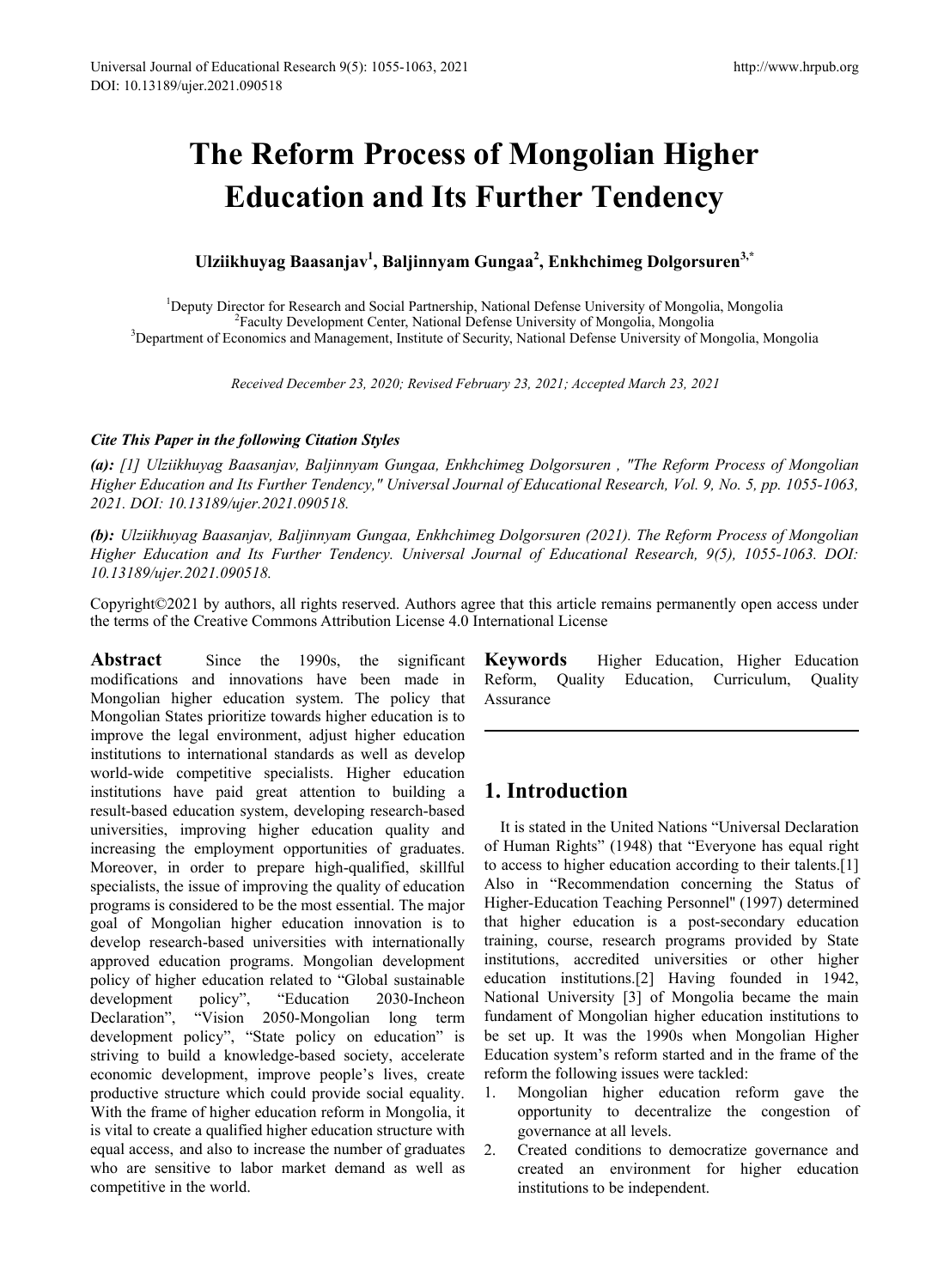- 3. Created legal basis to establish private institutions.<br>4. It was considered that one of the financial sources
- It was considered that one of the financial sources of State higher education institutions should be tuition fees, consequently, the legal environment for it was created.
- 5. It was legalized that State Higher Education institutions would be led by directors based on choice.

In 1995, "The first law of Higher Education" was passed and higher education system transformed from Russian model to a brand new American system. "Recommendation concerning the Status of Higher-Education Teaching Personnel'' states that "Higher education institutions are accredited states and private institutions related to universities, institutions, other educational institutions, educational structural branches as well as research and cultural centers [4]. Nowadays, there are 88 higher education institutions and 7143 faculties.

Mongolian State is striving to create a complex system that gives students the opportunity to acquire essential skills to work productively and live stable and beautiful lives as well as develop the right attitudes, so reform in higher education system [5] is being made intensively. In terms of our country, the most essential issue is to improve the quality of higher education by learning other county's experience and domesticating it to Mongolian circumstances.

The purpose of this study is to determine the process and trend of reforming the higher education system in Mongolia, its key indicators. To achieve the goal of the study, the following tasks were set for them:

- 1. Historical development, change in the policy and direction of development of higher education.
- 2. Current state of higher education reform.
- 3. Analysis of the main indicators of higher education and factors influencing on it

An attempt was made to integrate and explain the

4. Changes and tendencies in higher education.

process of changing and reforming Mongolia's higher education system at the macro level. Today, higher education institutions in our country are beginning to pay more attention to the introduction and development of results-oriented education systems, the development of research universities, improving the quality of higher education, and increasing the employment of graduates. This reflects the process of reform of the higher education system.

## **2. Methodology**

Classical linear regression analysis is used to determine the regularity and relationship between the numerical values of any industry. On the other hand, correlation analysis is a method used to assess the strength of interaction between these parameters. Regression and correlation analysis are inextricably linked and mutually dependent. There are many different regression methods and form of evaluation, depending on the nature of the data used in the study. It is important to choose the most appropriate evaluation methods to obtain a high-precision result with a low error rate. This study used a multidimensional regression model and exponential dynamic analysis, an extended form of a simple linear regression model.

The purpose of this study is to study and show the relationship between trends in key indicators of higher education and the impact of key social, economic, and domestic factors on changes in the total number of students. Socio-economic factors include GDP (in constant 2010 prices), the number of universities and colleges, and average tuition fees, while the main household indicators include the average monthly household income. Trends in key indicators of higher education are calculated dynamically, and factor analysis of impact is based on data for 2001-2019 using the method of assessing multifactorial regression.

| Model                                       | The multidimensional linear regression model                                                                                                              |  |  |  |  |
|---------------------------------------------|-----------------------------------------------------------------------------------------------------------------------------------------------------------|--|--|--|--|
|                                             | The related variables $(Y_t)$ : The corresponding variable number of students at higher education institutions                                            |  |  |  |  |
|                                             | $-$ SER01                                                                                                                                                 |  |  |  |  |
|                                             | Interpreting variable:                                                                                                                                    |  |  |  |  |
| Variables                                   | Average monthly income of one family, Mongolian national tugrug- SER04                                                                                    |  |  |  |  |
|                                             | Average tuition fee, thousand- SER05                                                                                                                      |  |  |  |  |
|                                             | GDP at constant 2010 prices- SER06                                                                                                                        |  |  |  |  |
|                                             | The number of the main teachers of higher education institutions is their-SER07                                                                           |  |  |  |  |
|                                             | Number of universities and colleges- SER08                                                                                                                |  |  |  |  |
| <b>Hypothesis</b>                           | $H_0: \beta_1 = \beta_1 = \beta_2 = \beta_3 = \beta_4 = \beta_5 = 0$                                                                                      |  |  |  |  |
|                                             | $H_1: \beta_1 \neq 0, \beta_2 \neq 0, \beta_3 \neq 0, \beta_4 \neq 0, \beta_5 \neq 0$                                                                     |  |  |  |  |
| Form equation                               | $Y_t = \beta_0 + \beta_1 X_{1,t} + \beta_2 X_{2,t} + \beta_3 X_{3,t} + \beta_4 X_{4,t} + \beta_5 X_{5,t} + \varepsilon_t$                                 |  |  |  |  |
|                                             | $ln(y) = \beta_0 + \beta_1 * ln(X_{1,t}) + \beta_2 * ln(X_{2,t}) + \beta_3 * ln(X_{3,t}) + \beta_4 * ln(X_{4,t}) + \beta_5 * ln(X_{5,t}) + \varepsilon_t$ |  |  |  |  |
| Source of information<br>(see the app $1$ ) | Unified statistical database of /www1212.mn/                                                                                                              |  |  |  |  |
|                                             | Ministry of education and culture statistic information                                                                                                   |  |  |  |  |
|                                             | Household social-economic research                                                                                                                        |  |  |  |  |
| Period                                      | $2001$ year- $2019$ year.                                                                                                                                 |  |  |  |  |

Note: Hypothesis is determined; 5% significance level refutes the zero assumption that average monthly household income does not affect the change in the number of students in the higher education sector. In other words, the average monthly household income has a positive impact on the number of students.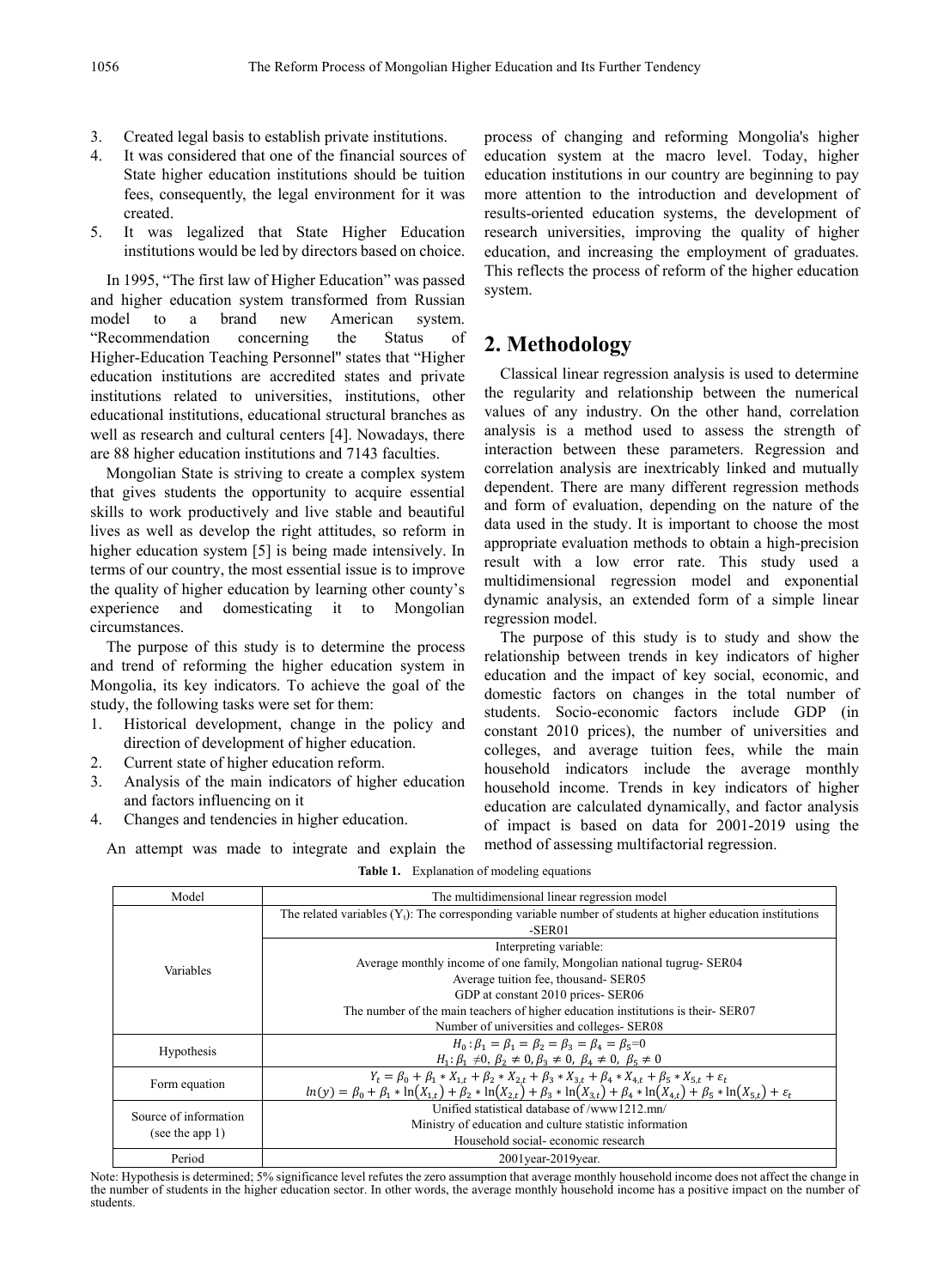

The number of students, which is a factor in the demand for higher education, depends on the number of graduates with completed secondary education. Another interesting aspect of these is:

 The demand for higher education is positively correlated with the proposal in the previous year, with a positive linear relationship between the number of students this year and the number of graduates in the previous year.

#### / Image A /

 There is a positive linear relationship between the number of graduates in a given year and the number of full-time teachers in a given year. / Image B /

The following section shows the impact of changes in social, economic, and household indicators on changes in the number of students, a key indicator of higher education.

#### **2.1. Higher Education Reform, Development Policy, Tendency**

After the 1990s, democratic movement social and economic conditions changed, as a result, all circumstances to introduce market mechanisms to universities and institutes were created.

In 1991, Entity Law [6] was approved and Mongolian higher education was transformed into market principles. It became the fundament for the decentralizing of governance at all levels, creating the private sectors, transferring to tuition fees. According to this law since 1993, State universities and institutes introduced tuition fees.

According to Entity Law, which was approved in 1995, universities and institutes were given the opportunity to have diversified finances such as research, tuition fees, donation, loan, besides university's budgets. Also, multiple controls such as governance, human resource, contents of educational programs were decentralized as well as institution activity was expanded. During the period of

transition to market system, institutions and individuals faced sudden changes, consequently, requirements such as to change views, moral and behaviors arose. Similarly, higher educational institutions underwent cultural changes, so it was necessary to create a new system, a new training program, since that time the procedure of transforming higher education into a market system started.

Having determined the main directions of Mongolian Government's "Educational Master Plan", the transformation process and the policy of higher education into a market system was implemented.

In 2000, the "Law of Higher Education" was approved since that time the State's key policy was to improve the competitiveness of higher education institutions and bring it closer to international standards. In 2002, "Entity law" and "The law of higher education" were updated and approved. Since that time in 2006, 2008, 2012, 2015, 2016, 2017 in "Laws of higher education" were made amendments, within these laws Government's decree, regulations, action plans were approved. Since 2002, Mongolian Parliament, government have approved laws and policy documents about developing higher education branch in accordance with the law. For instance, "Master plan to develop education between 2006-2015" (2006), "Requirements for opening foreign universities, institutes, the branch of college, programs, joint programs" (2007), "The reform map of higher education" (2010-2021), "The certification procedure of higher education institutions"( The Ministry of education, culture and science, 2008), "Developing universities as campus" (2010), "The Classification procedure of higher education" (2010), "The law on financing of higher education institutions and social security of students" (2011), "National program for the development of results-based education" (2018), "Typical requirements for teachers of higher education institutions" (2020).

Mongolian development policy of higher education related to "Global sustainable development policy", "Education 2030-Incheon Declaration", "Vision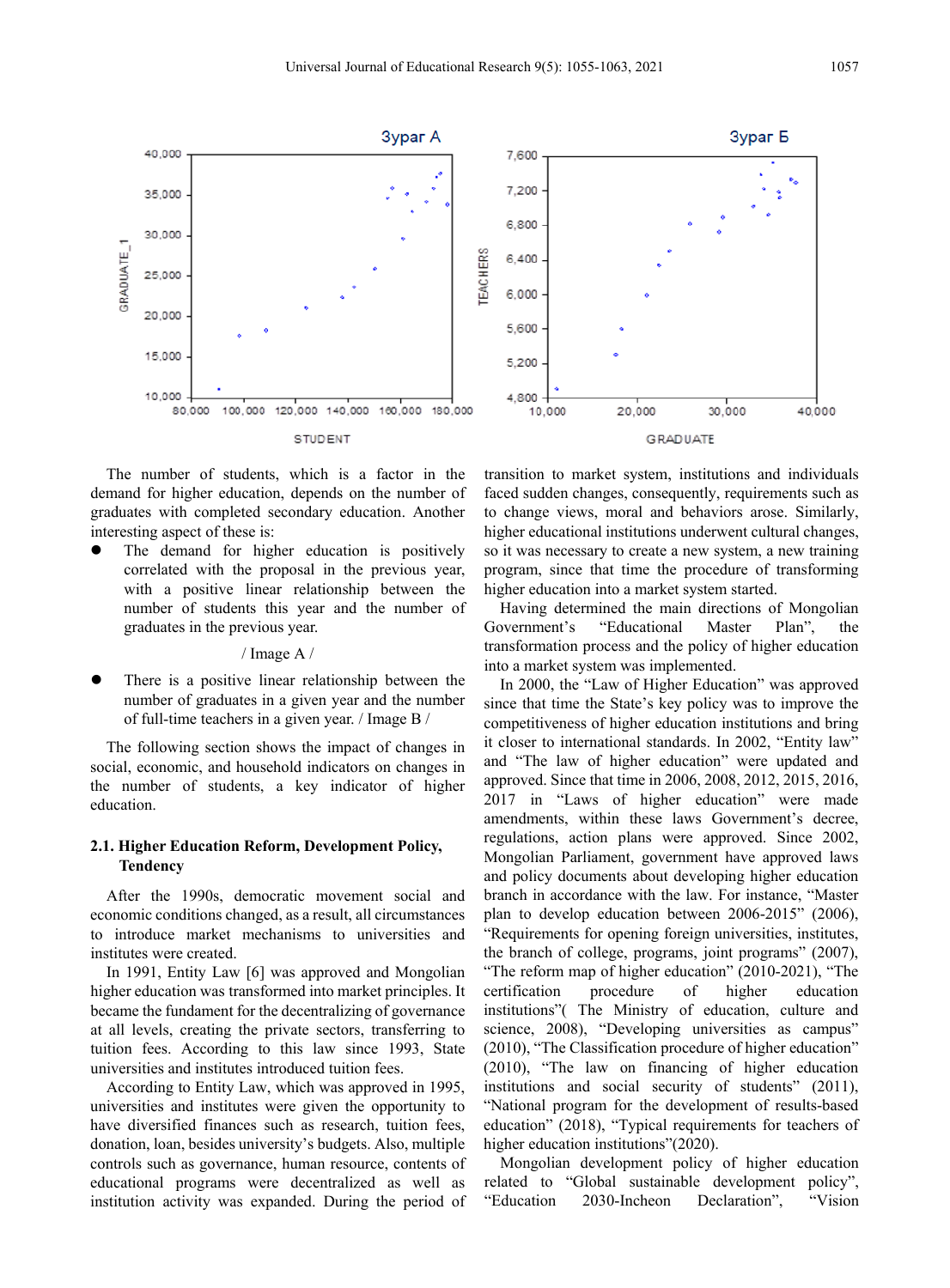2050-Mongolian long term development policy, "State policy on education" is striving to build a knowledge-based society, accelerate economic development, improve people's lives, create productive structure which assists to ensures social equality. With the frame of higher education reform in Mongolia, it is vital to create a qualified higher education structure with equal access. Also, to increase the number of graduates who are sensitive to labor market demand as well as competitive in the world.

#### **2.2. Current Situation of Higher Education Reform**

From the middle of the 1990s until today, there has been an increase in numbers in the higher universities, and private universities have been established in large numbers. By 2004, 183 state and private universities, institutes, foreign university institutes had been set up, the branches of state universities were established in the countryside, as a result, the number of graduates increased, fluctuating from 17671 to 22397 [7] between 2001 and 2004.

However, since 2004 the number of states and private universities, as well as foreign universities has decreased, in the 2020-2021 academic year there are 95 institutions left and 36.8 percent of which are universities, 52.6 percent

are institutes, 7.4 are colleges and 3.2 percent are branches of foreign universities [8]. Compared to previous year, the number of universities, colleges, and branches of foreign universities has remained the same, the number of universities has increased by 2 percent. 14 (66.7%) out of 21 state schools are universities, 7 (33.3%) are institutes, 21 (29.6%) out of 71 private schools are universities, 43 (60.6%) are institutes, 7 (9.9%) are colleges [9].

According to the graphic, it is clearly observed that the number of university students has decreased by 9887, that of college students has decreased by 238, the number of students of foreign university branches has decreased by 73. On the other hand, the number of institute students has increased by 1019.

91.9 percent or 136397 students study in Ulaanbaatar, 8.1 percent or 12049 students study in the countryside (including branch schools), compared to previous year, the number of students studying in capital city has fallen by 9627, the number of students studying countryside has fallen by 448.

In Mongolia, the level of participation in higher education is high, for instance, 23 percent of females, 17 percent of males got master degrees [10] in 2018.



Integrated indicators of high education branch

**Graphic 1.** Source: Mongolian Government, The Ministry of education, culture and science. https://www.meds.gov.mn/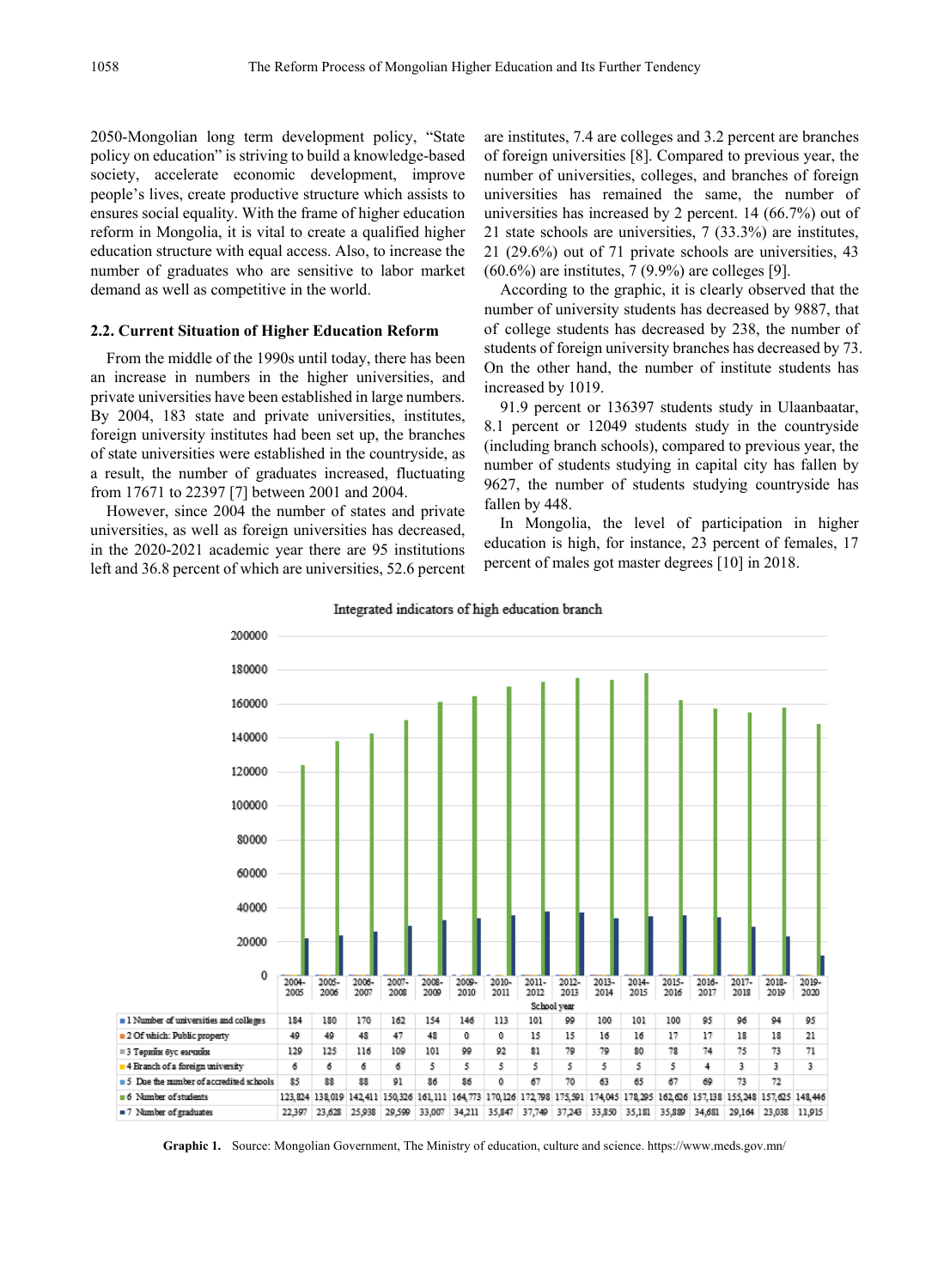We took at the impact of social and economic factors on the change in the number of students. The equation is assessed by students as a factor in the demand for higher education based on the results of the correction of the classical methodology of linear regression.

$$
ln\widehat{Y}_t = \beta_0 + \beta_1 * ln(\widehat{X}_{1,t}) + \beta_2 * ln(\widehat{X}_{2,t}) + \beta_3 * ln(\widehat{X}_{3,t})
$$
  
+  $\beta_4 * ln(\widehat{X}_{4,t}) + \beta_5 * ln(\widehat{X}_{5,t}) + \varepsilon_t$   

$$
ln\widehat{Y}_t = 3258200 + 0.2660 * ln(\widehat{X}_{1,t}) - 322.7652
$$
  

$$
+ ln(\widehat{X}_{2,t}) + 0.0032 * ln(\widehat{X}_{3,t})
$$
  
- 325.3556 \* ln(\widehat{X}\_{4,t}) - 5428.492  

$$
+ ln(\widehat{X}_{5,t})
$$

The results of the estimate for 19 years show that if other factors are considered permanent or unchanged, the change in the total number of students is based on average monthly household income, positive GDP in constant valuable 2010, average tuition fees, as well as teachers and higher education schools. The negative impact of the numbers is shown by the above equations. (See appendix two for details about calculations). According to the revised estimates, if the average monthly household income increases by 1%, the number of students receiving higher education in the current academic year will increase by 0.26%. However, the 1% increase in GDP will have a positive impact on the total number of students this year, although it will not change significantly. In addition, the introduction of results-based education is likely to improve the quality of higher education and reduce the number of stately teachers and universities.

This means that there will be a small number of universities with creative teachers or human resources.

The higher education structure has changed a lot recently, prioritizing international standards. The reform of higher education has been implementing at sector level as well as at the level of higher education institutions. On the other hand, within the frame of complex policy, higher education programs should be transformed into business research institutions based on supply and demand, therefore, the participation of students, professors, scientists, business organizations, and the government in the decision making process is very essential.

The branch of higher education is expanding all over the world. The more the number of students, the more the number of unemployed graduates. Higher education institutions should provide education that meets labor market demand. As a consequence, it is necessary to renovate educational standards, teaching methods in order to develop essential skills which are vital to compete in the labor market. As higher education is closely related to graduates' employment, the training programs of higher education should be renovated.

## **3. Results and Discussion: Higher Education Reform, Innovation Attitudes**

Both Mongolian government and labor market prioritize to develop internal quality assurance. Because internal quality assurance not only improves teaching methods but also increases the number of employed graduates. "Vision 2050-Mongolian long term development policy's goal [11] is to develop socially active, healthy Mongolians. Also, it is stated that everyone has the equal right to access to qualified education which is a guarantee of life quality, family life, fundament of the country's flourishment. The major target of this long term development policy is to create equal opportunity to access to qualified education, make education a guarantee of individual's development, strengthen life-long learning systems.

In order to achieve above mentioned goals, it is planned to do the following reform in higher education.

First phase: To create opportunities for everyone to access to qualified education during the reform of the system of equal coverage. To create a higher education system that prepares skilled, qualified graduates, meeting international labor markets demands.

Second phase (2031-2040): To increase the number of internationally-recognized higher education training institutions and establish an internationally-ranked national research university during the period of possessing qualified education and strengthening life-long learning systems.

Third phase (2041-2050): To enhance open training program contents and introduce technology based on artificial intelligence at all higher education levels during the period of supporting life-long learning systems.

The assessment of future aspects of students and graduates based on time data (2001-2019):

Transformed exponential trend model:  $\overline{1}$   $\overline{(11)}$   $\overline{1}$   $\overline{(0.001)}$ 

$$
\log(Y_i) = \log(\beta_0 \beta_1^{x_i} \varepsilon_i)
$$
  
= 
$$
\log(\beta_0) + \log(\beta_1^{x_i}) + \log(\varepsilon_i)
$$
  
= 
$$
\log(\beta_0) + X_i \log(\beta_1) + \log(\varepsilon_i)
$$

Equation is a liner model I'm estimate using the least-squares method, with  $log(Y_i)$  as the dependent variable and  $X_i$  as the independent variable. This result in equation:

Exponential trend forecasting equation:

$$
\log(\widehat{Y}_i) = b_0 + b_1 X_i
$$

Where

$$
b_0
$$
 = estimated of  $log(\beta_0)$  and thus  $10^{b_0} = \widehat{\beta_0}$   
 $b_1$  = estimated of  $log(\beta_1)$  and thus  $10^{b_1} = \widehat{\beta_1}$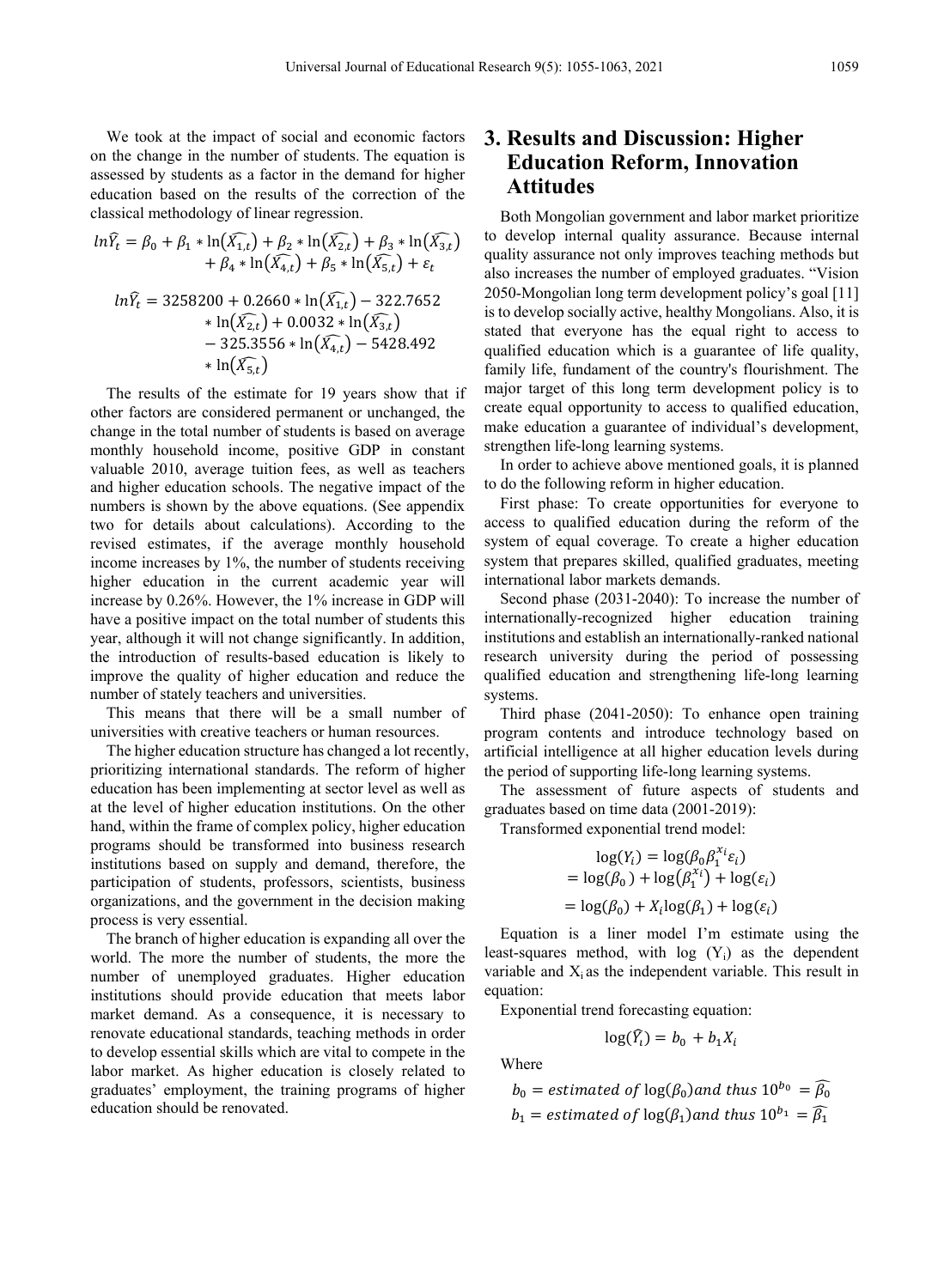therefore,  $Y_t = \beta_0 \beta_1^{x_t}$ 

If the number of students is predicted by exponential dynamic analysis:

$$
\log(\widehat{Y}_t) = 5.1617 + 0.0005X_t
$$

$$
b_0 = estimated\ of\ \log(\beta_0) \ and\ thus\ 10^{5.1617} = 145110.9
$$

$$
b_1 = estimated\ of\ \log(\beta_1) \ and\ thus\ 10^{0.0005} = 1.00115
$$

Forms of exponential trend hypothesis equations:

$$
\widehat{Y}_t = 145110.9 \ 1.00115^{\ X i}
$$

$$
\log(\widehat{Y}_{20}) = 5.1617 + 0.0005 * 20 = 148491.0
$$

$$
\log(\widehat{Y}_{21}) = 5.1617 + 0.0005 * 21 = 148662.0
$$

(See Appendix one or three for the calculation results process)

According to the graphic, the number of graduates from 2020-2022 is predicted to remain the same as the previous years. On the other hand, from 2023 to 2029 the figure is anticipated to increase, with the number of students fluctuating between 148491.0 and 150210.4. Besides learning labor skills, higher education training institutions have played a main role in creating and spreading economical, ecological, social and cultural development knowledge [12]. In the question of reform of Mongolian higher education, the following issues are faced:

- Making quality assurance to higher education degrees, creating credit hours transforming systems. Developing an open training program including e-learning that meets quality standards, financing distance learning.
- Improving the productivity of institutes and universities research work.
- Strengthening foreign cooperation in order to create scientific research programs and creating conditions to consent mutually professional as well as scientific degrees.
- Giving equal opportunity to access to education without discrimination, regardless of social-cultural backgrounds, social status, gender.
- The aim of higher education training institutions is to provide students with life-long learning education.

### **4. Conclusions**

Due to the fact that change goes from top to bottom and innovation from top to bottom and from bottom to top, qualitative change is more appropriate to call innovation in higher education.

The consultants of "Higher Education Reform projects" mentioned in their reports [10] that "Mongolia is one the historically development counties with a good foundation of higher education". Higher education reform has played a<br>main role in preparing international-competitive in preparing international-competitive Mongolians, developing knowledge-based economy, and introducing the outcomes of the "Fourth Industrial Revolution" into service sectors.

By 1st of July, 2020, there have been 76 accredited higher education training institutions, 1 branch of foreign institute, 110 internationally accredited training programs [13]. Higher education training institutions play a key role in education and attitudes of future leaders and scientists.

Due to high demand in high qualified specialists, it is vital to create policy to develop and classify universities as well as institutes, create national and rural development models. Basing on international and Mongolian best experience of e-learning and distance-learning, it is necessary to do research to introduce open education and open-source of education to higher education institutions, taking into account the specific circumstances of Mongolia.

As the result of this research, it is essential to use open-source of education as a long-life learning additional program, support cooperation of scientists at both national and domestic levels, improve the quality of higher education training institutions.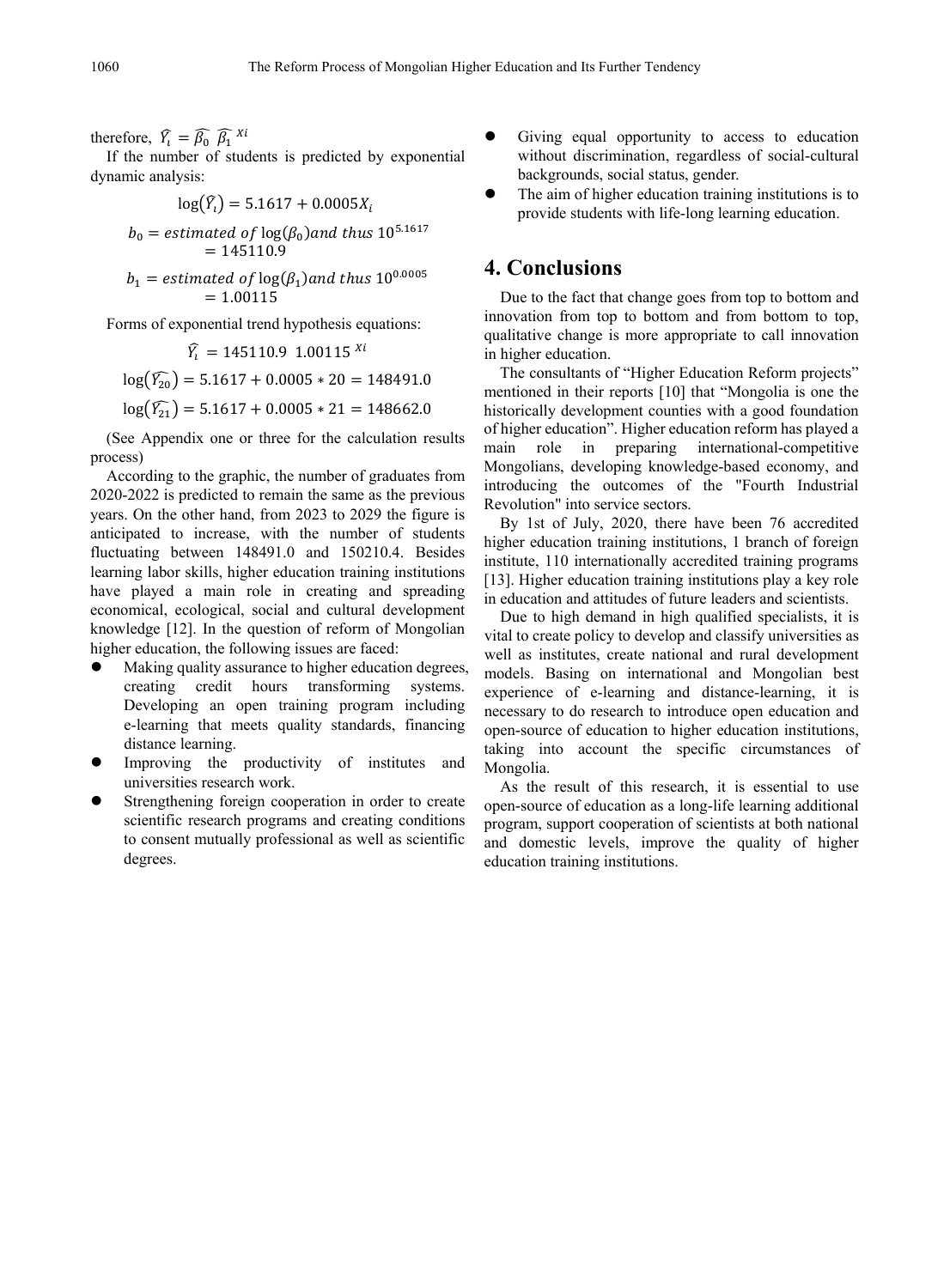**2020 2021 2022 2023 2024 2025 2026 2027 2028 2029 2030 D-demandstudents** 148491.0 148662.0 148833.3 149004.7 149176.4 149348.2 149520.2 149692.5 149865.0 150037.6 150210.4 **S- supply**graduates | 23009.0 | 25756.7 | 28455.6 | 30395.5 | 32027.3 | 33373.5 | 31873.2 | 31803.3 | 31056.2 | 30145.1 | 29007.3<br>graduates

**Table 2.** Forecast of the number of students as a factor in the demand for higher education

Source: Researcher's estimation.

## **Appendix 1. Basic Indicators of Higher Education**

| Year | Number of students in<br>higher education<br>institutions | Number of<br>graduates | Average monthly<br>household income,<br><b>MNT</b> | Average tuition fee,<br>thousand MNT | GDP / at 2010<br>constant prices / | <b>Number of basic teachers</b><br>in higher education | Number of universities and<br>colleges |  |
|------|-----------------------------------------------------------|------------------------|----------------------------------------------------|--------------------------------------|------------------------------------|--------------------------------------------------------|----------------------------------------|--|
| 2001 | 906644                                                    | 17671                  | 102133                                             | 217.9                                | 5360870.5                          | 5346                                                   | 178                                    |  |
| 2002 | 98453                                                     | 18289                  | 124930                                             | 251.4                                | 5614599.3                          | 5642                                                   | 185                                    |  |
| 2003 | 108738                                                    | 21109                  | 144354                                             | 258.1                                | 6007881.5                          | 5990                                                   | 183                                    |  |
| 2004 | 123824                                                    | 22397                  | 144127                                             | 297.8                                | 6646243.3                          | 6337                                                   | 184                                    |  |
| 2005 | 138019                                                    | 23628                  | 150208                                             | 343.5                                | 7128339.5                          | 6517                                                   | 180                                    |  |
| 2006 | 142411                                                    | 35938                  | 173477                                             | 396.3                                | 7738257                            | 6818                                                   | 170                                    |  |
| 2007 | 15326                                                     | 29599                  | 239179                                             | 457.2                                | 8531274.9                          | 6892                                                   | 162                                    |  |
| 2008 | 161111                                                    | 33007                  | 325270                                             | 527.5                                | 9290589.7                          | 7020                                                   | 154                                    |  |
| 2009 | 164773                                                    | 34211                  | 354967                                             | 608.6                                | 9172729.4                          | 7219                                                   | 146                                    |  |
| 2010 | 170126                                                    | 35847                  | 387099                                             | 723.5                                | 9756588.4                          | 7183                                                   | 113                                    |  |
| 2011 | 172758                                                    | 37749                  | 503936                                             | 859.3                                | 11443578                           | 7295                                                   | 101                                    |  |
| 2012 | 175591                                                    | 17243                  | 741917                                             | 1007.6                               | 12853407                           | 7331                                                   | 99                                     |  |
| 2013 | 174075                                                    | 33850                  | 882511                                             | 1221.1                               | 14350689                           | 7385                                                   | 100                                    |  |
| 2014 | 178295                                                    | 35181                  | 974392                                             | 1542.1                               | 15482273                           | 7528                                                   | 101                                    |  |
| 2015 | 162626                                                    | 35889                  | 945118                                             | 1765.2                               | 15850726                           | 7121                                                   | 100                                    |  |
| 2016 | 157138                                                    | 34681                  | 883259                                             | 1932.6                               | 16035925                           | 6917                                                   | 95                                     |  |
| 2017 | 155248                                                    | 29164                  | 936187                                             | 2124.7                               | 16886097                           | 6724                                                   | 96                                     |  |
| 2018 | 157625                                                    | 23000                  | 1062372                                            | 2233.3                               | 18059484                           | 6668                                                   | 94                                     |  |
| 2019 | 148446                                                    | 28045                  | 1230300                                            | 2200.5                               | 5314553.8                          | 6870                                                   | 95                                     |  |

source: Ministry of education and culture statistic information, www.1212.mn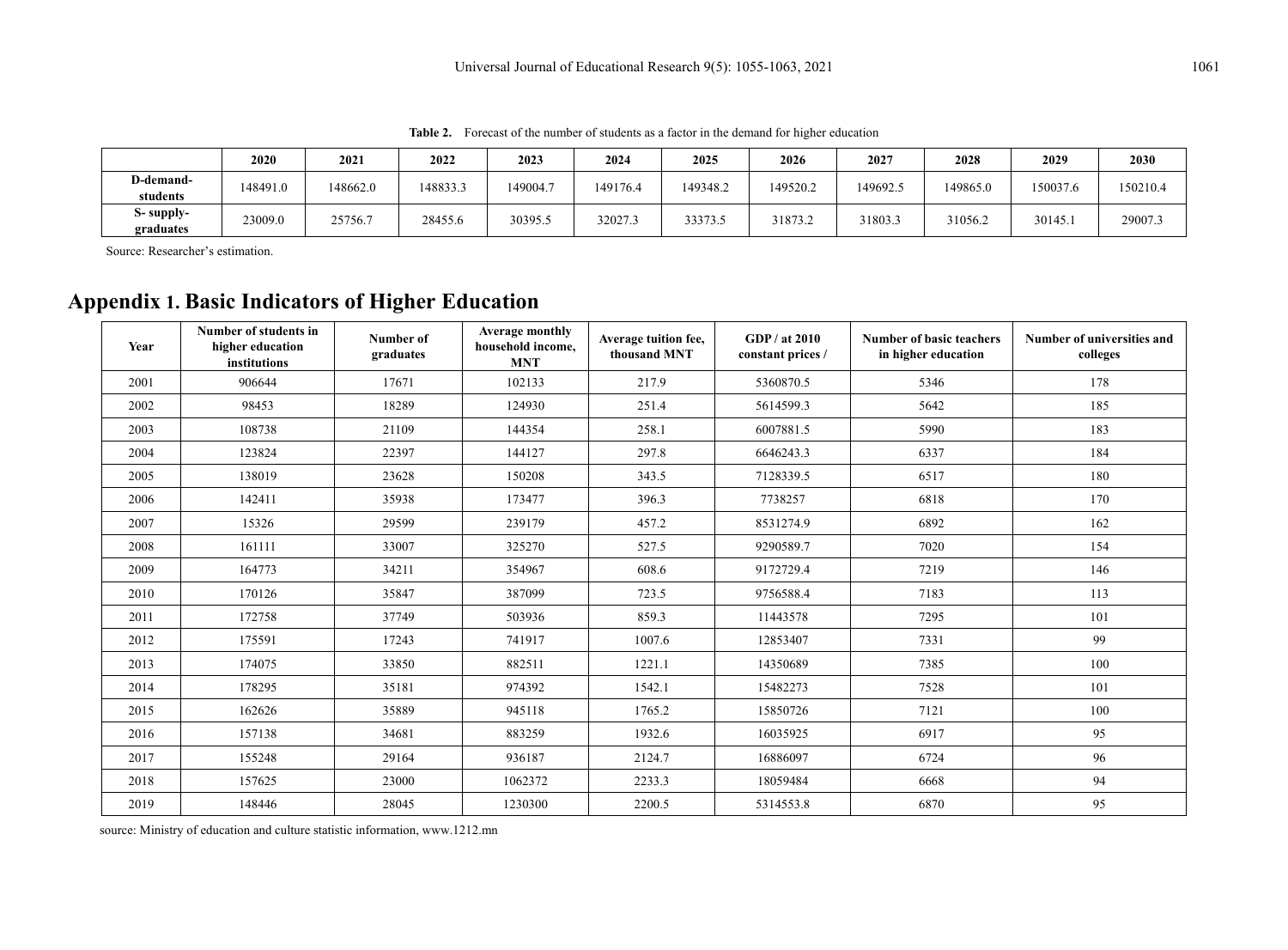## **Appendix 2. Multivariate Linear Regression Model Calculation**

| Dependent Variable: SER01-Yt                                   |             |                               |             |          |
|----------------------------------------------------------------|-------------|-------------------------------|-------------|----------|
| Method: Least Squares (Gauss-Newton / Marquardt steps)         |             |                               |             |          |
| Date: 11/19/20 Time: 23:36                                     |             |                               |             |          |
| Sample: 2001 2019                                              |             |                               |             |          |
| Included observations: 19                                      |             |                               |             |          |
| Yt=C(1)+C(2)*SER04+C(3)*SER05+C(4)*SER06+C(5)*SER07+C(6)*SER08 |             |                               |             |          |
|                                                                | Coefficient | Std. Error                    | t-Statistic | Prob.    |
| C((1)                                                          | 3258200     | 1078340                       | 3.021494    | 0.0098   |
| C(2)                                                           | 0.266047    | 0.477188                      | 0.55753     | 0.5866   |
| C(3)                                                           | $-322.7652$ | 228.1148                      | $-1.414925$ | 0.1806   |
| C(4)                                                           | 0.003245    | 0.014959                      | 0.21691     | 0.8316   |
| C(5)                                                           | $-325.3556$ | 105.6339                      | $-3.08003$  | 0.0088   |
| C(6)                                                           | $-5428.492$ | 3167.725                      | $-1.713688$ | 0.1103   |
| R-squared                                                      | 0.445443    | Mean<br>dependent<br>var      |             | 184801.4 |
| Adjusted R-squared                                             | 0.232151    | S.D.<br>dependent<br>var      |             | 178959.9 |
| S.E. of regression                                             | 156817.2    | Akaike info<br>criterion      |             | 27.01564 |
| Sum squared reside                                             | $3.20E+11$  | Schwarz<br>criterion          |             | 27.31388 |
| Log likelihood                                                 | $-250.6486$ | Hannan-<br>Ouinn<br>criterion |             | 27.06611 |
| F-statistic                                                    | 2.088423    | Durbin-<br>Watson stat        |             | 1.835567 |
| Prob(F-statistic)                                              | 0.132158    |                               |             |          |

**(**The impact of social and economic factors on changes in the number of students)

Source: Researcher's estimation. Calculated by Eviews9.0.



**Graphics.** A graph of the results of the corrected value